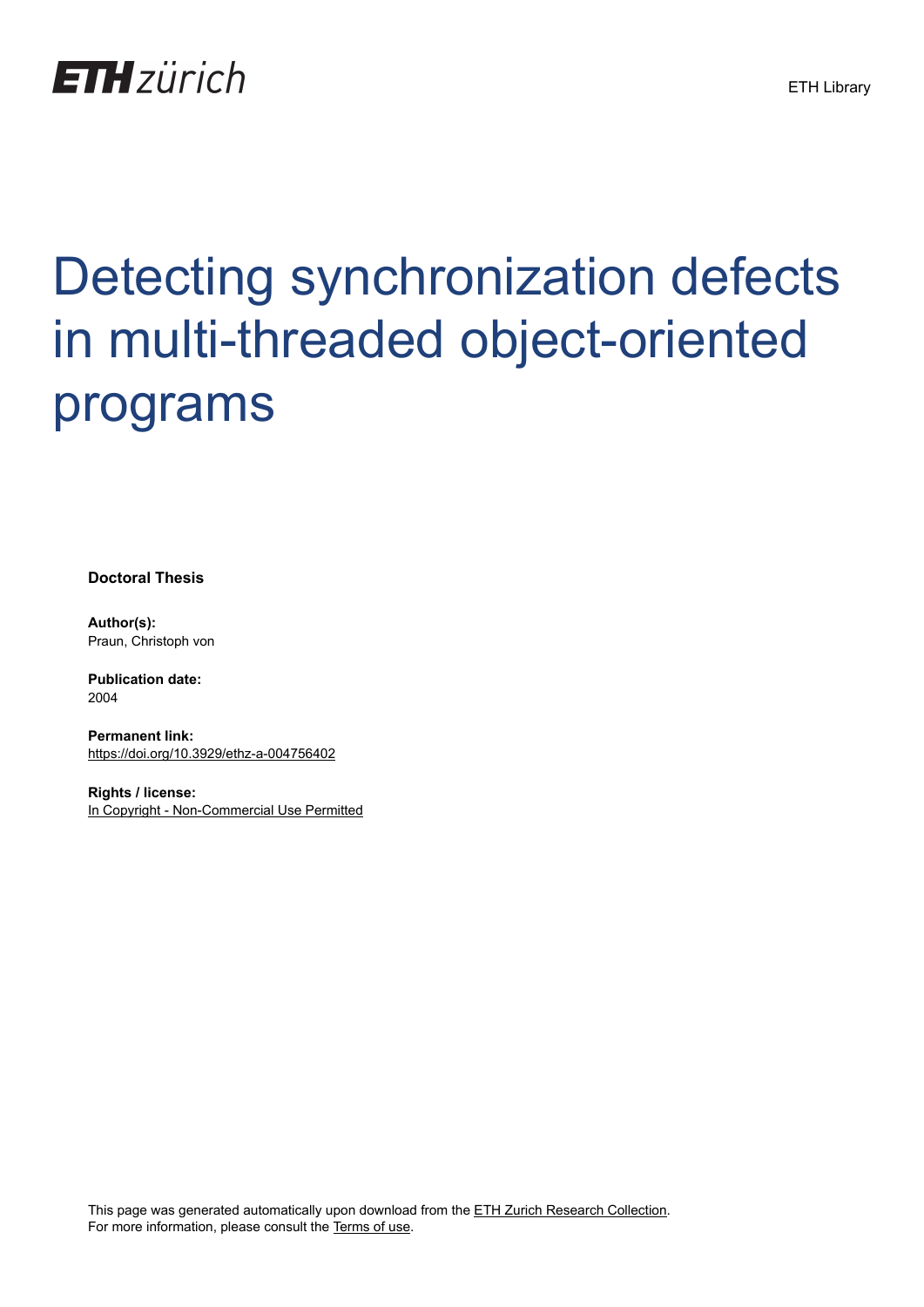Diss. ETH No. 15524

## Detecting Synchronization Defects in Multi-Threaded Object-Oriented Programs

A dissertation submitted to the SWISS FEDERAL INSTITUTE OF TECHNOLOGY ZURICH (ETH ZÜRICH)

> for the degree of Doctor of Technical Sciences

presented by Christoph von Praun Dipl.-Inf. TU-München born January 20, 1972 citizen of Germany

accepted on the recommendation of Prof. Dr. Thomas Gross, examiner Prof. Dr. David Padua, co-examiner Prof. Dr. Robert Stärk, co-examiner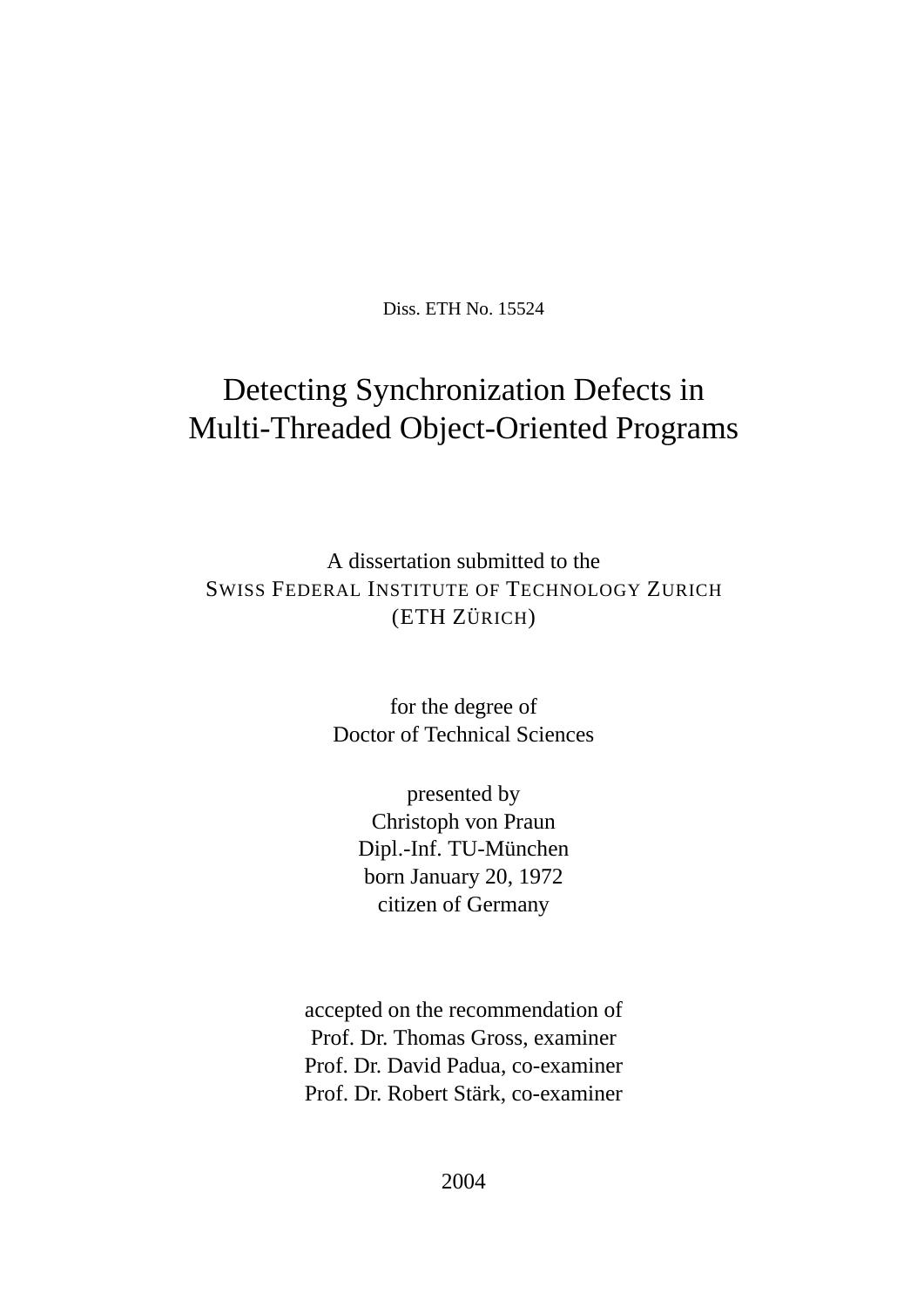## **Abstract**

This dissertation describes an efficient and automated approach to determine synchronization defects in multi-threaded object-oriented programs. The approach is based on the key observation that object-oriented programs provide guarantees about data confinement and encapsulation that can be leveraged by the design of a static analysis and a runtime checker. To be practical, the techniques are demonstrated on the Java programming language.

The static analysis operates on an abstract model of threads and data, and simulates the execution of a parallel program on these abstract domains. Thereby, precise information about locking, thread activity, object access, and object escape is recorded in a context-sensitive manner. This symbolic execution provides a general platform to assess properties of parallel programs. The focus of this dissertation is on the detection of three possible sources of errors: data races, methods that may not execute atomically, and deadlock. The static analysis of objectoriented languages is generally limited by the effects of aliasing and the resulting difficulty to disambiguate dynamically allocated data and locks. While approximations of the static analysis reduce the accuracy of the results, we have found the reports of potential synchronization defects to be highly useful in practice: Overreporting may occur, however at a rate that is amenable to manual inspection. True defects may be overlooked but such underreporting can be limited to certain cases that we observed rarely in practice.

Two alternative software mechanisms are developed to assess concurrency and locking at runtime: First, object race detection checks if access to shared objects follows a locking discipline. Second, object consistency guarantees that threads behave so that access to individual objects is serializable and happens without harmful interference. Both mechanisms are implemented as a sparse program instrumentation that is guided by the static analysis and optimized with standard compiler techniques. The runtime overhead is very low (on average 44% for object race checking and 25% for object consistency) and well spent in the light of the benefits.

The trend towards thread-level parallelism and multi-threaded computer systems make precise information about concurrency and synchronization indispensable for correct program translation, optimization, and execution. The techniques presented in this dissertation are promising steps towards providing this information and making the detection of synchronization defects a default option for compilers and runtime systems of multi-threaded object-oriented programs.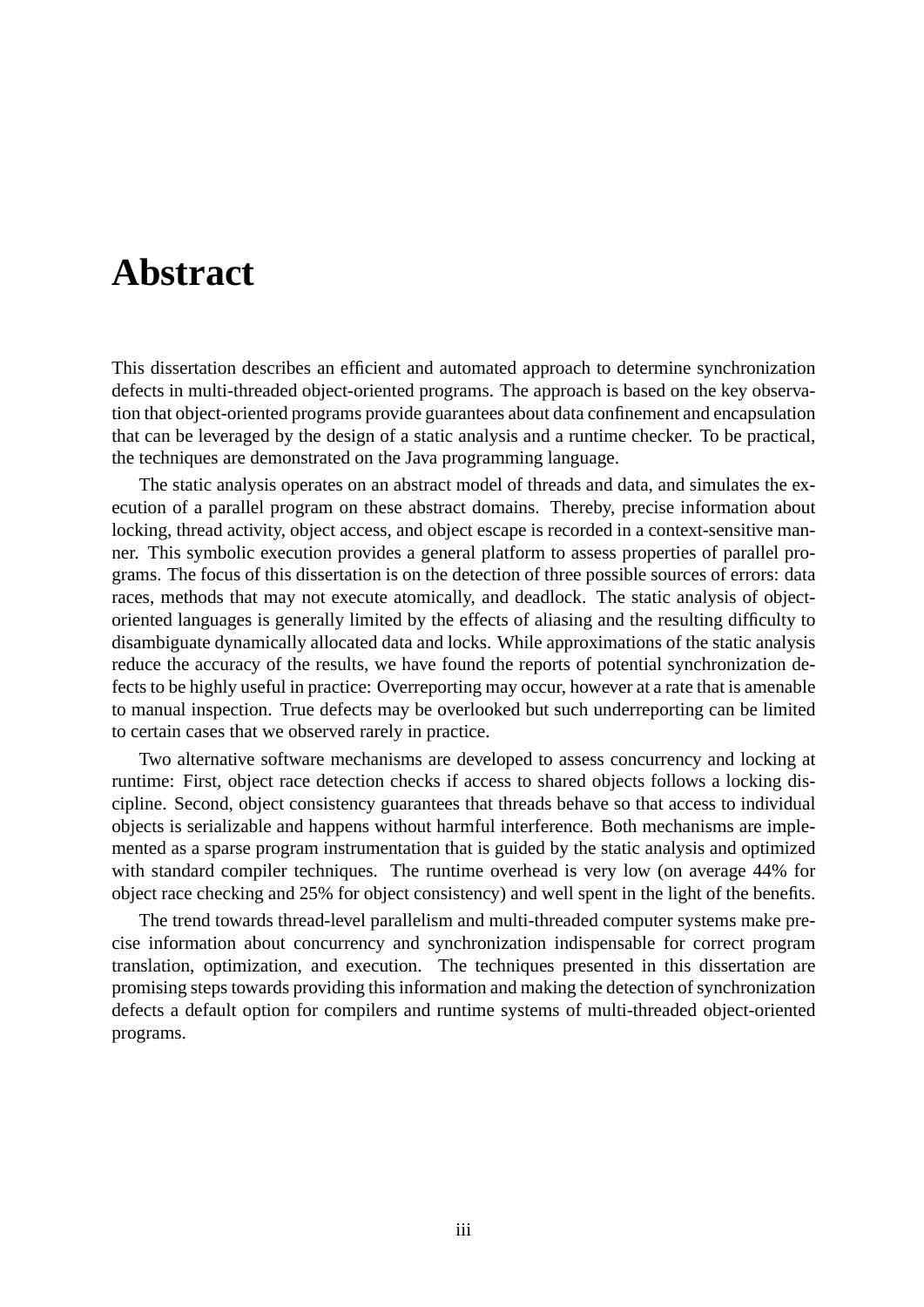## **Kurzfassung**

Die vorliegende Arbeit beschreibt einen effizienten und automatisierten Ansatz zur Erkennung von Synchronisationsfehlern in nebenläufigen objektorientierten Programmen. Der Ansatz basiert auf der Beobachtung, dass objektorientierte Programme gewisse Garantien über die Erreichbarkeit und Kapselung von Daten festlegen; solche Garantien können die Effizienz und Genauigkeit von statischen und dynamischen Verfahren zur Erkennung von Synchronisationsfehlern verbessern. Die in dieser Dissertation entwickelten Techniken werden an der Programmiersprache Java beispielhaft vorgestellt und evaluiert.

Die statische Analyse basiert auf einem symbolischen, d.h. simulierten, Programmablauf mit abstraktem Thread- und Datenmodell. Die Simulation registriert die Verwendung von Locks, Objektzugriffe und die Erreichbarkeit von Objekten durch nebenlaufige Threads. Die ¨ Simulation ist kontext-sensitiv, d.h. bei der Analyse einzelner Methodenaufrufe wird der Programm- und Datenkontext, in welchem eine Methode zur Ausführung gelangt, berücksichtigt. Die symbolische Programmausführung ist die Grundlage für weitere Analysen. Der Schwerpunkt in der vorliegenden Arbeit liegt auf Analysen zur Erkennung von drei möglichen Fehlerquellen: Data Races, Methoden deren Ausführung nicht atomar sein könnte und Deadlock. Die Analyse von objektorientierten Sprachen wird generell durch Aliasing und durch die daraus resultierende Ungenauigkeit, dynamisch allozierte Objekte und Locks zu unterscheiden, erschwert. Obgleich die notwendigen Abstraktions- und Näherungsverfahren die Präzision reduzieren, sind die Ergebnisse der statischen Erkennung von Synchronisationsfehlern äußerst nützlich in der Praxis. Einige Warnungen haben keine Entsprechung in tatsächlichen Programmausführungen (Overreporting); solche Warnungen sind typisch, sie tauchen jedoch nur in relativ geringer Anzahl auf und können mit moderatem Aufwand vom Benutzer erkannt und selektiert werden. Es ist andererseits möglich, dass die entwickelten Analyseverfahren keine Warnung generieren für Programme, die tatsächlich Synchronisationsfehler aufweisen (Underreporting). Dieses Phänomen tritt jedoch nur in Situationen auf, die wir genau bestimmen können, die aber nur selten in der Praxis vorkommen.

Neben den statischen Analysen werden zwei software-basierte Techniken vorgestellt, welche Informationen über aktuelle Locks und Nebenläufigkeit zur Laufzeit verfügbar machen. Der erste Mechanismus, genannt Object Race Detection, überprüft, ob nebenläufige Threads beim Zugriff auf gemeinsame Objekte eine bestimmte Lockdisziplin einhalten. Der zweite Mechanismus, genannt Object Consistency, garantiert, dass die Effekte von Objektzugriffen serialisierbar sind und keine Interferenz von Threads auftaucht, die zu Inkonsistenz von Daten führen könnte. Beide Mechanismen sind in Form einer Programminstrumentierung implementiert, die durch die Ergebnisse der statischen Analyse gesteuert und mit gängigen Compilertechniken optimiert wird; Ziel ist es möglichst wenige Objektzugriffe zu instrumentieren. Die Laufzeitkosten dieser Instrumentierungsvarianten sind sehr gering (im Mittel 44% bei Ob